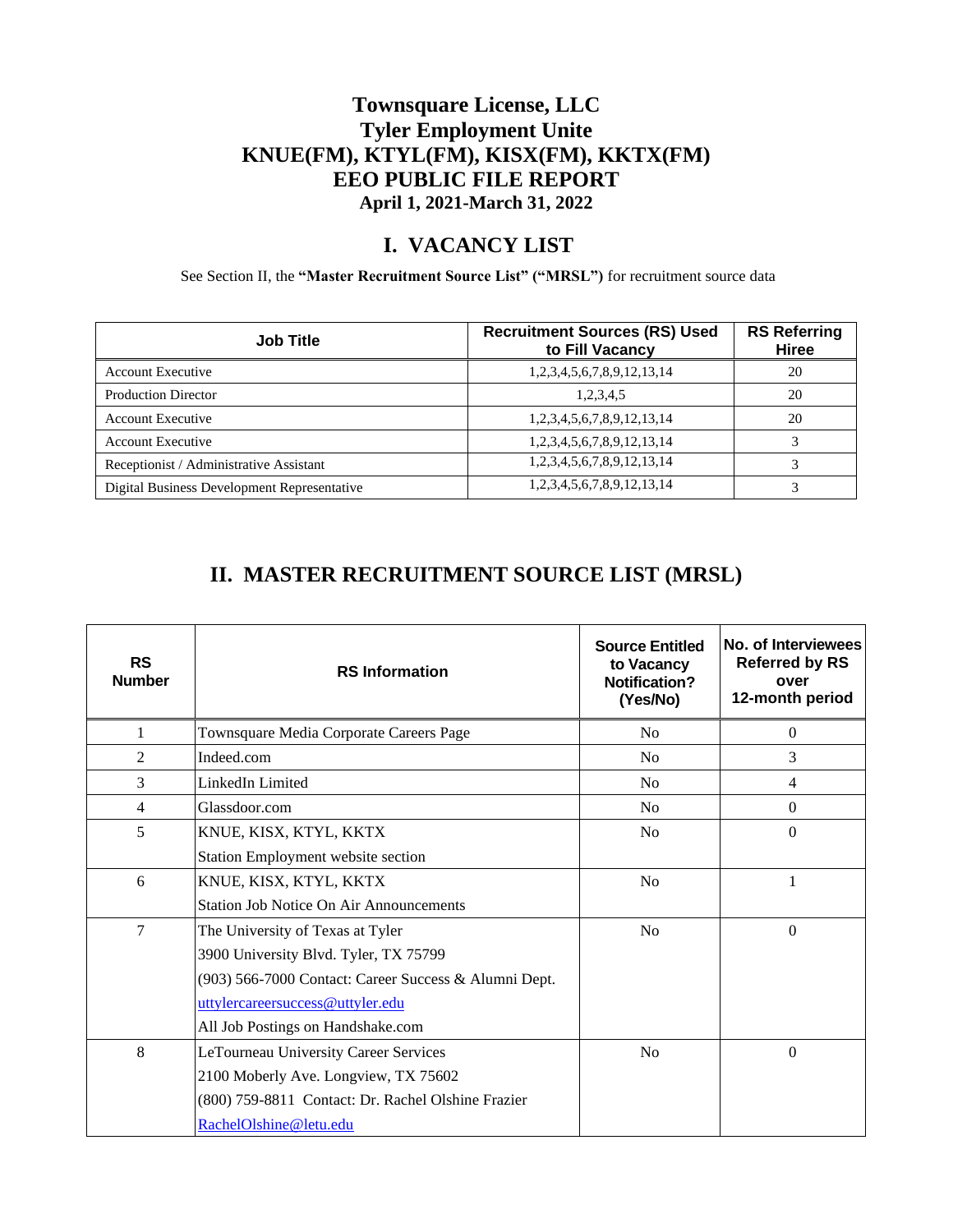| <b>RS</b><br><b>Number</b>                         | <b>RS</b> Information                                            | <b>Source Entitled</b><br>to Vacancy<br><b>Notification?</b><br>(Yes/No) | No. of Interviewees<br><b>Referred by RS</b><br>over<br>12-month period |
|----------------------------------------------------|------------------------------------------------------------------|--------------------------------------------------------------------------|-------------------------------------------------------------------------|
| 9                                                  | <b>Tyler Junior College</b>                                      | N <sub>o</sub>                                                           | $\Omega$                                                                |
|                                                    | 1327 S. Baxter Ave. Tyler, TX 75701                              |                                                                          |                                                                         |
|                                                    | (903) 510-3346 Contact: Career Planning - Sherry Fuller          |                                                                          |                                                                         |
|                                                    | sherry.fuller@tjc.edu                                            |                                                                          |                                                                         |
| 10                                                 | <b>Texas College</b>                                             | N <sub>o</sub>                                                           | $\boldsymbol{0}$                                                        |
|                                                    | 2404 N. Grand Tyler, TX 75702                                    |                                                                          |                                                                         |
|                                                    | 903.593.8311 Director Career Services                            |                                                                          |                                                                         |
|                                                    | Post jobs on collegecetnral.com (employercentral.com)            |                                                                          |                                                                         |
| 11                                                 | <b>Express Personnel Services</b>                                | N <sub>o</sub>                                                           | $\mathbf{0}$                                                            |
|                                                    | 5609 S. Donnybrook Ave.                                          |                                                                          |                                                                         |
|                                                    | Tyler, TX 75703                                                  |                                                                          |                                                                         |
|                                                    | Ph: (903) 592-9999 Contact: Patricia Guevera                     |                                                                          |                                                                         |
| 12                                                 | NAACP-Longview                                                   | N <sub>o</sub>                                                           | $\boldsymbol{0}$                                                        |
|                                                    | P.O. Box 8862 Longview, TX 75602                                 |                                                                          |                                                                         |
|                                                    | (430) 558-8142 Contact: Winsell Coleman, President               |                                                                          |                                                                         |
|                                                    | Longviewnaacp.@gmail.com                                         |                                                                          |                                                                         |
| 13                                                 | NAACP-Tyler                                                      | $\rm No$                                                                 | $\mathbf{0}$                                                            |
|                                                    | 2000 West Gentry Parkway Tyler, TX 75702                         |                                                                          |                                                                         |
|                                                    | (903) 531-0071 Contact: Cedrick Granberry, President             |                                                                          |                                                                         |
|                                                    | Naacptyler6230@gmail.com                                         |                                                                          |                                                                         |
| 14                                                 | <b>Embark Women</b>                                              | N <sub>o</sub>                                                           | $\mathbf{0}$                                                            |
|                                                    | 7922 S. Broadway Tyler, TX 75703                                 |                                                                          |                                                                         |
|                                                    | (210) 317-2743 Contact: Crystal Brice                            |                                                                          |                                                                         |
|                                                    | embarkwomen@gmail.com                                            |                                                                          |                                                                         |
| 15                                                 | <b>Texas Association of Broadcasters</b>                         | No                                                                       | $\overline{0}$                                                          |
|                                                    | Craig Bean 512.322.9944                                          |                                                                          |                                                                         |
|                                                    | www.tab.org/job-bank/post-job                                    |                                                                          |                                                                         |
| 16                                                 | <b>East Texas Workforce Center</b>                               | N <sub>o</sub>                                                           | $\mathbf{0}$                                                            |
|                                                    | 4100 Troup Highway Tyler, TX 75703                               |                                                                          |                                                                         |
|                                                    | 903.561.8131                                                     |                                                                          |                                                                         |
|                                                    | Workintexas.com                                                  |                                                                          |                                                                         |
| 17                                                 | AllAccess.com                                                    | N <sub>0</sub>                                                           | $\overline{0}$                                                          |
| 18                                                 | <b>Job Fairs</b>                                                 | No                                                                       | $\boldsymbol{0}$                                                        |
| 19                                                 | Facebook (KNUE, KISX, KKTX, KTYL Social Media<br>Facebook pages) | N <sub>o</sub>                                                           | $\boldsymbol{0}$                                                        |
| 20                                                 | Word of Mouth                                                    | No                                                                       | 8                                                                       |
| 21                                                 | Studio / Office Walk-In                                          | N <sub>o</sub>                                                           | $\Omega$                                                                |
| TOTAL NUMBER OF INTERVIEWEES OVER 12-MONTH PERIOD: |                                                                  |                                                                          | 16                                                                      |